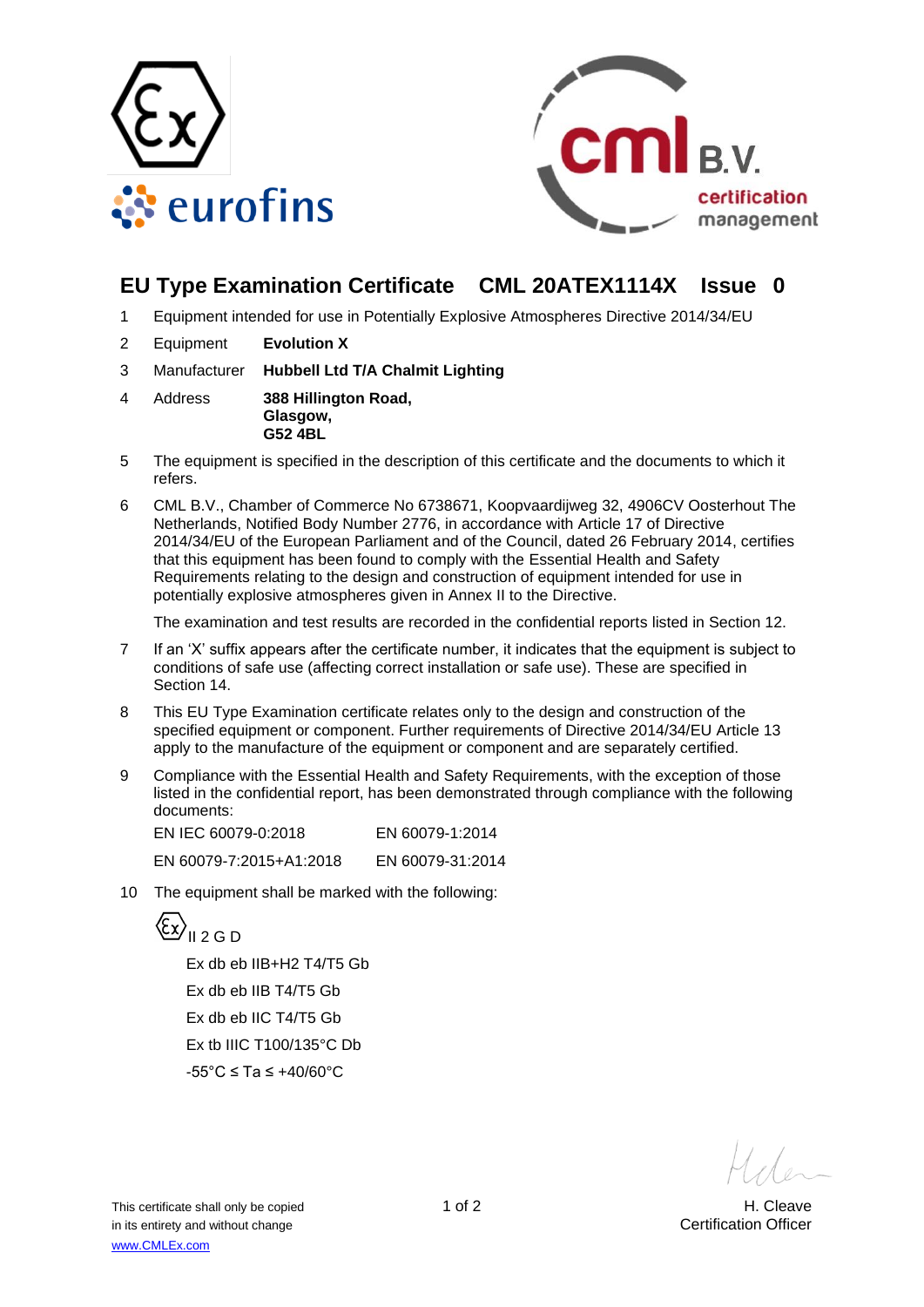



### **11 Description**

The Evolution X luminaire comprises two metallic enclosures, one of which has a glass front and contains the LEDs, the other containing the flameproof drivers and terminals for field connections. The two enclosures may be mounted together as a single assembly or separated and joined by a cable or flameproof component approved threaded bushing.

The LED housing may be either flameproof or increased safety. The flameproof variant contains conventional LED modules, the increased safety variant contains flameproof LED modules.

| Model           | <b>Watts</b> | <b>Volts</b>          | T class at 40°C |                  | T class at 60°C |                  |
|-----------------|--------------|-----------------------|-----------------|------------------|-----------------|------------------|
| $EVXB/**L/LE/*$ | 400          | 110-270 AC<br>50/60Hz | T5              | $T100^{\circ}$ C | T4              | T135°C           |
| EVXB/**L/LE/*   | 300          | 110-270 AC<br>50/60Hz | T5              | $T100^{\circ}$ C | T4              | $T135^{\circ}$ C |
| $EVXB/**L/LE/*$ | 200          | 110-270 AC<br>50/60Hz | T5              | $T100^{\circ}$ C | T4              | T135°C           |

The bolts for the flameproof enclosure are M8 x 20 Grade A4-70

 $*L$  = Lumens (x1000) up to max 42

 $* =$  options

#### **12 Certificate history and evaluation reports**

| Issue | <b>Associated report</b><br>Date |            | <b>Notes</b>                         |  |  |
|-------|----------------------------------|------------|--------------------------------------|--|--|
|       | 17/11/2020                       | R13142A/00 | Initial release of prime certificate |  |  |

Note: Drawings that describe the equipment or component are listed in the Annex.

#### **13 Conditions of Manufacture**

The following conditions are required of the manufacturing process for compliance with the certification.

- i. Where the product incorporates certified parts or safety critical components the manufacturer shall ensure that any changes to those parts or components do not affect the compliance of the certified product that is the subject of this certificate.
- ii. Each flameproof LED housing shall be subjected to a routine over pressure test of 3.3 bar for a minimum of 10s in accordance with EN 60079-1 clause 16.1, there shall be no permanent deformation or damage.
- iii. The increased safety enclosures shall be subjected to a dielectric strength test of 1,500 V (2U+1000) for 60s in accordance with EN 60079-7 Clause 7.1, there shall be no breakdown

### **14 Specific Conditions of Use (Special Conditions)**

The following conditions relate to safe installation and/or use of the equipment.

**i.** The flamepaths are not intended to be repaired, contact the manufacturer.